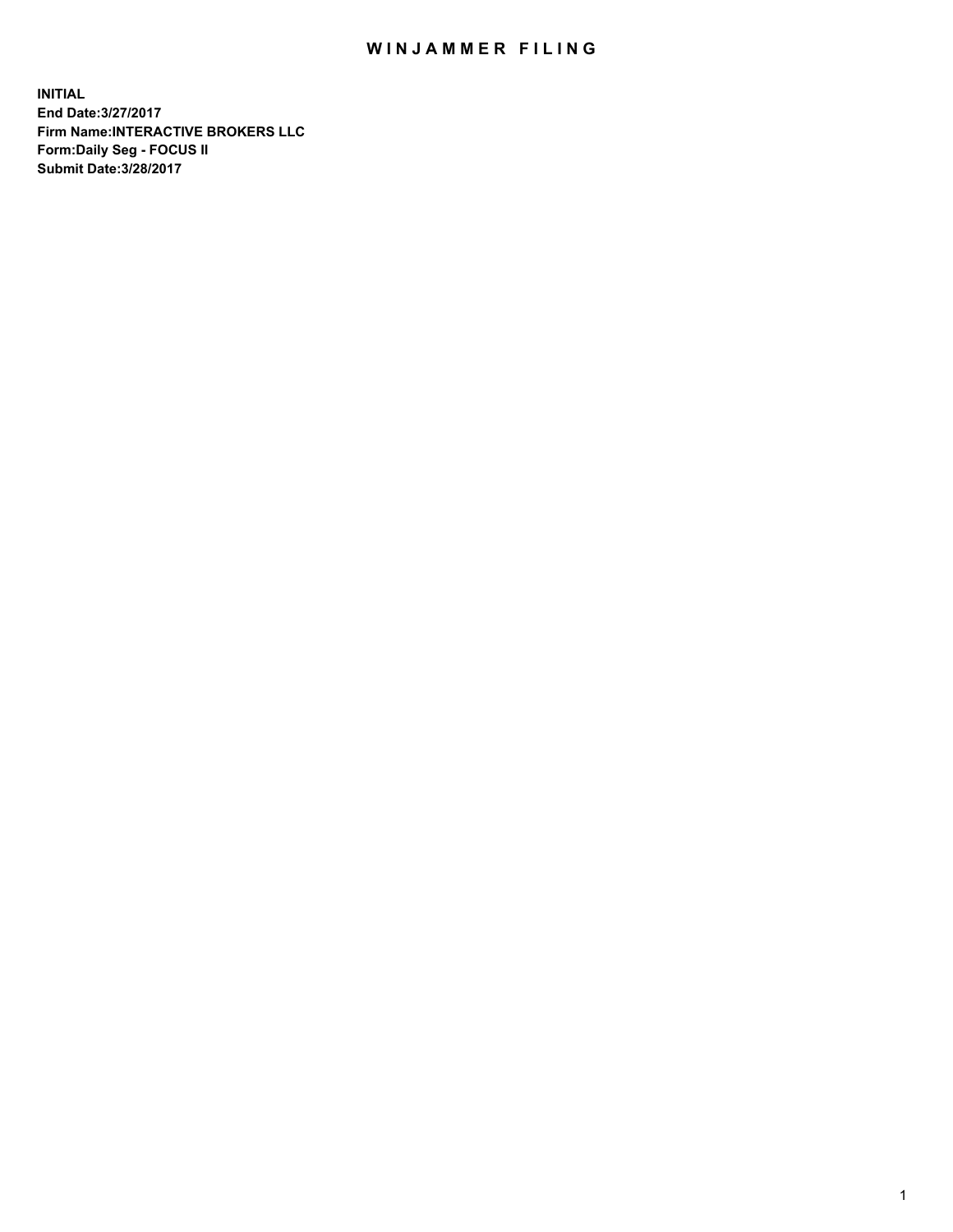## **INITIAL End Date:3/27/2017 Firm Name:INTERACTIVE BROKERS LLC Form:Daily Seg - FOCUS II Submit Date:3/28/2017 Daily Segregation - Cover Page**

| Name of Company<br><b>Contact Name</b><br><b>Contact Phone Number</b><br><b>Contact Email Address</b>                                                                                                                                                                                                                          | <b>INTERACTIVE BROKERS LLC</b><br><b>James Menicucci</b><br>203-618-8085<br>jmenicucci@interactivebrokers.c<br>om |
|--------------------------------------------------------------------------------------------------------------------------------------------------------------------------------------------------------------------------------------------------------------------------------------------------------------------------------|-------------------------------------------------------------------------------------------------------------------|
| FCM's Customer Segregated Funds Residual Interest Target (choose one):<br>a. Minimum dollar amount: ; or<br>b. Minimum percentage of customer segregated funds required:%; or<br>c. Dollar amount range between: and; or<br>d. Percentage range of customer segregated funds required between:% and%.                          | $\overline{\mathbf{0}}$<br>0<br>155,000,000 245,000,000<br>0 <sub>0</sub>                                         |
| FCM's Customer Secured Amount Funds Residual Interest Target (choose one):<br>a. Minimum dollar amount: ; or<br>b. Minimum percentage of customer secured funds required:%; or<br>c. Dollar amount range between: and; or<br>d. Percentage range of customer secured funds required between: % and %.                          | $\overline{\mathbf{0}}$<br>0<br>80,000,000 120,000,000<br>00                                                      |
| FCM's Cleared Swaps Customer Collateral Residual Interest Target (choose one):<br>a. Minimum dollar amount: ; or<br>b. Minimum percentage of cleared swaps customer collateral required:% ; or<br>c. Dollar amount range between: and; or<br>d. Percentage range of cleared swaps customer collateral required between:% and%. | $\overline{\mathbf{0}}$<br>$\overline{\mathbf{0}}$<br>0 <sub>0</sub><br><u>00</u>                                 |

Attach supporting documents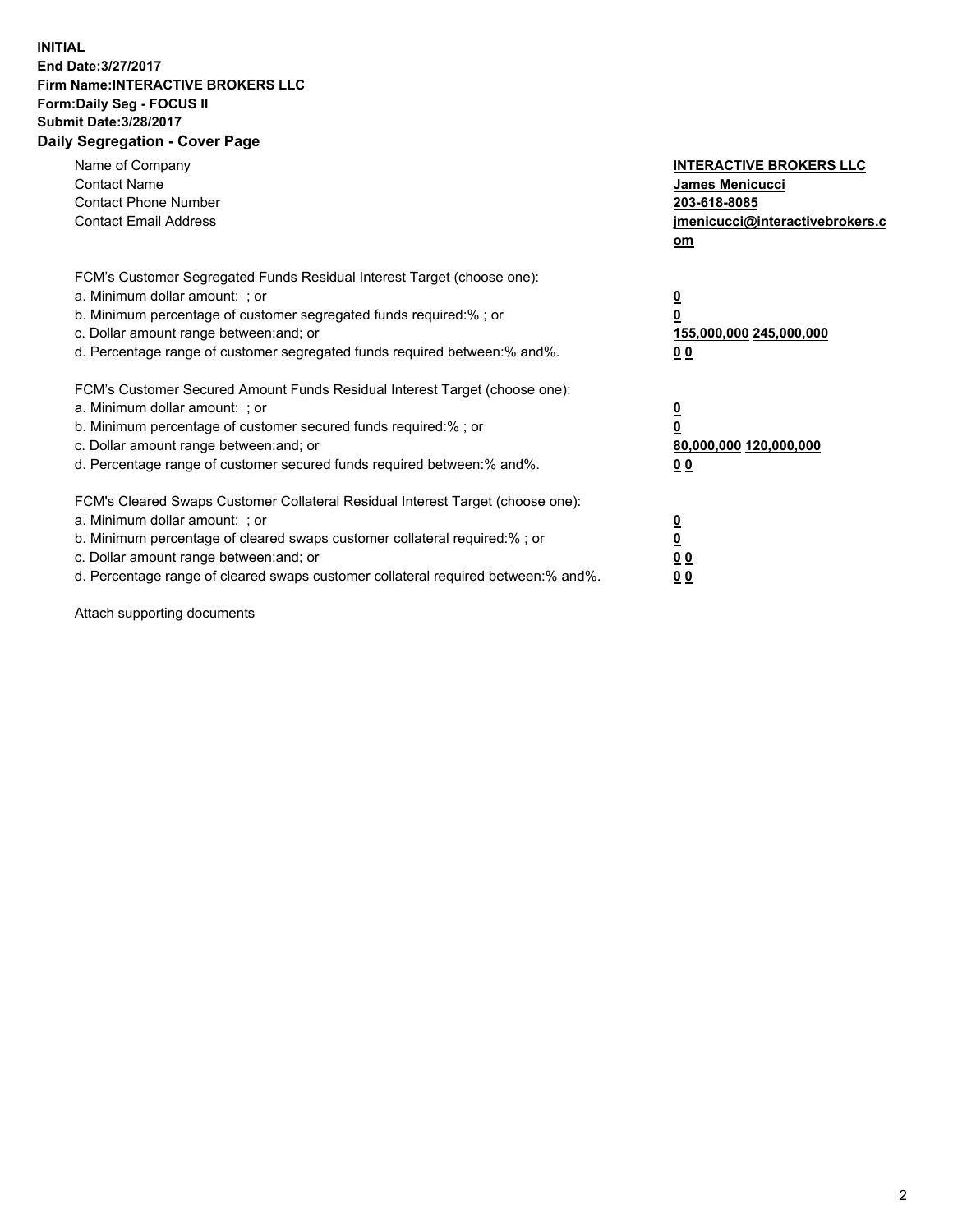## **INITIAL End Date:3/27/2017 Firm Name:INTERACTIVE BROKERS LLC Form:Daily Seg - FOCUS II Submit Date:3/28/2017 Daily Segregation - Secured Amounts**

|     | Foreign Futures and Foreign Options Secured Amounts                                         |                                  |
|-----|---------------------------------------------------------------------------------------------|----------------------------------|
|     | Amount required to be set aside pursuant to law, rule or regulation of a foreign            | $0$ [7305]                       |
|     | government or a rule of a self-regulatory organization authorized thereunder                |                                  |
| 1.  | Net ledger balance - Foreign Futures and Foreign Option Trading - All Customers             |                                  |
|     | A. Cash                                                                                     | 380,029,870 [7315]               |
|     | B. Securities (at market)                                                                   | $0$ [7317]                       |
| 2.  | Net unrealized profit (loss) in open futures contracts traded on a foreign board of trade   | $-3,140,823$ [7325]              |
| 3.  | Exchange traded options                                                                     |                                  |
|     | a. Market value of open option contracts purchased on a foreign board of trade              | 96,799 [7335]                    |
|     | b. Market value of open contracts granted (sold) on a foreign board of trade                | $-57,850$ [7337]                 |
| 4.  | Net equity (deficit) (add lines 1.2. and 3.)                                                | 376,927,996 [7345]               |
| 5.  | Account liquidating to a deficit and account with a debit balances - gross amount           | 2,090,514 [7351]                 |
|     | Less: amount offset by customer owned securities                                            | 0 [7352] 2,090,514 [7354]        |
| 6.  | Amount required to be set aside as the secured amount - Net Liquidating Equity              | 379,018,510 [7355]               |
|     | Method (add lines 4 and 5)                                                                  |                                  |
| 7.  | Greater of amount required to be set aside pursuant to foreign jurisdiction (above) or line | 379,018,510 [7360]               |
|     | 6.                                                                                          |                                  |
|     | FUNDS DEPOSITED IN SEPARATE REGULATION 30.7 ACCOUNTS                                        |                                  |
| 1.  | Cash in banks                                                                               |                                  |
|     | A. Banks located in the United States                                                       | $0$ [7500]                       |
|     | B. Other banks qualified under Regulation 30.7                                              | 0 [7520] 0 [7530]                |
| 2.  | Securities                                                                                  |                                  |
|     | A. In safekeeping with banks located in the United States                                   | 427,335,785 [7540]               |
|     | B. In safekeeping with other banks qualified under Regulation 30.7                          | 0 [7560] 427,335,785 [7570]      |
| 3.  | Equities with registered futures commission merchants                                       |                                  |
|     | A. Cash                                                                                     | $0$ [7580]                       |
|     | <b>B.</b> Securities                                                                        | $0$ [7590]                       |
|     | C. Unrealized gain (loss) on open futures contracts                                         | $0$ [7600]                       |
|     | D. Value of long option contracts                                                           | $0$ [7610]                       |
|     | E. Value of short option contracts                                                          | 0 [7615] 0 [7620]                |
| 4.  | Amounts held by clearing organizations of foreign boards of trade                           |                                  |
|     | A. Cash                                                                                     | $0$ [7640]                       |
|     | <b>B.</b> Securities                                                                        | $0$ [7650]                       |
|     | C. Amount due to (from) clearing organization - daily variation                             | $0$ [7660]                       |
|     | D. Value of long option contracts                                                           | $0$ [7670]                       |
|     | E. Value of short option contracts                                                          | 0 [7675] 0 [7680]                |
| 5.  | Amounts held by members of foreign boards of trade                                          |                                  |
|     | A. Cash                                                                                     | 81,407,456 [7700]                |
|     | <b>B.</b> Securities                                                                        | $0$ [7710]                       |
|     | C. Unrealized gain (loss) on open futures contracts                                         | -7,472,795 [7720]                |
|     | D. Value of long option contracts                                                           | 96,799 [7730]                    |
|     | E. Value of short option contracts                                                          | -57,850 [7735] 73,973,610 [7740] |
| 6.  | Amounts with other depositories designated by a foreign board of trade                      | 0 [7760]                         |
| 7.  | Segregated funds on hand                                                                    | $0$ [7765]                       |
| 8.  | Total funds in separate section 30.7 accounts                                               | 501,309,395 [7770]               |
| 9.  | Excess (deficiency) Set Aside for Secured Amount (subtract line 7 Secured Statement         | 122,290,885 [7380]               |
|     | Page 1 from Line 8)                                                                         |                                  |
| 10. | Management Target Amount for Excess funds in separate section 30.7 accounts                 | 80,000,000 [7780]                |
| 11. | Excess (deficiency) funds in separate 30.7 accounts over (under) Management Target          | 42,290,885 [7785]                |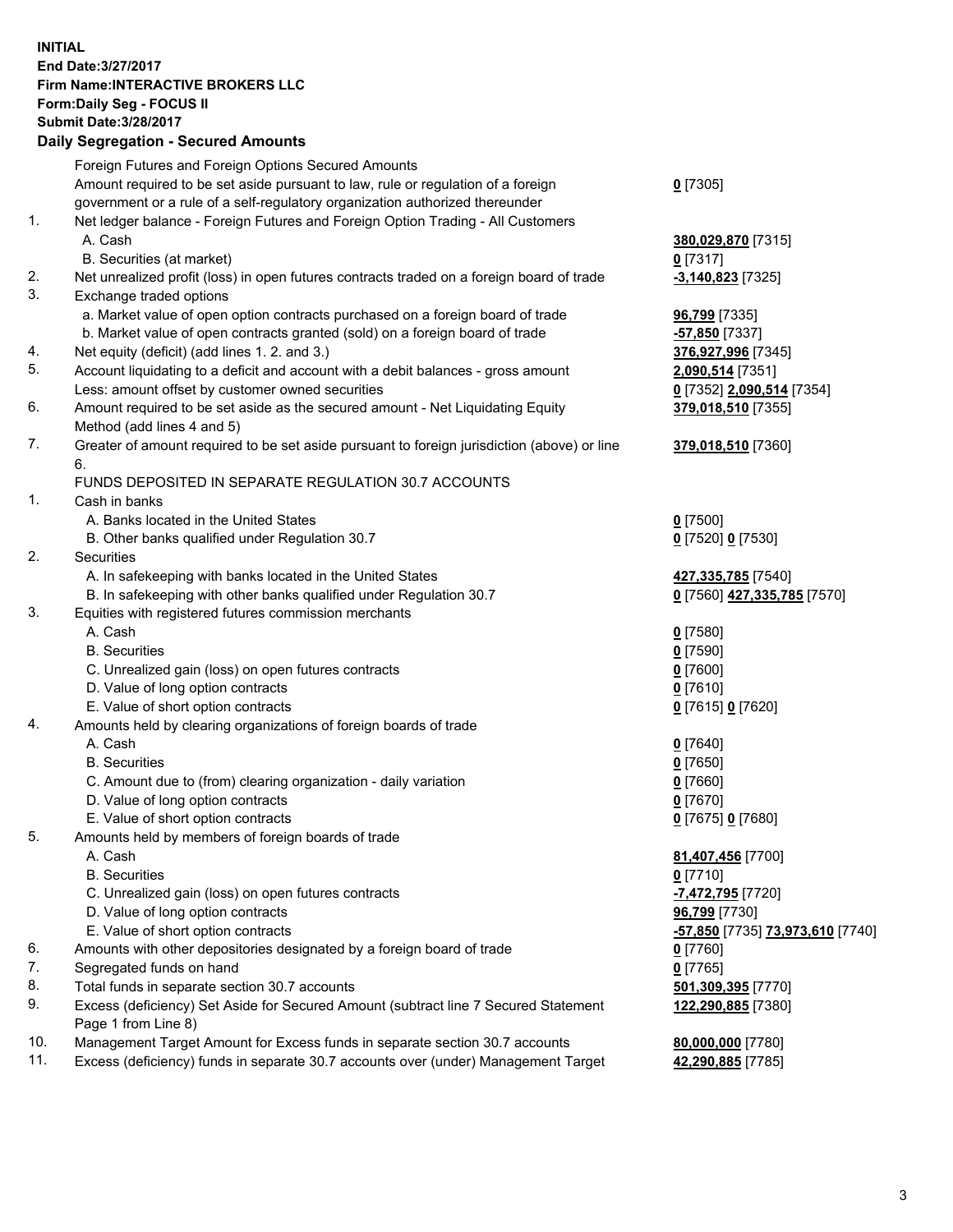**INITIAL End Date:3/27/2017 Firm Name:INTERACTIVE BROKERS LLC Form:Daily Seg - FOCUS II Submit Date:3/28/2017 Daily Segregation - Segregation Statement** SEGREGATION REQUIREMENTS(Section 4d(2) of the CEAct) 1. Net ledger balance A. Cash **3,366,642,308** [7010] B. Securities (at market) **0** [7020] 2. Net unrealized profit (loss) in open futures contracts traded on a contract market **-1,970,132** [7030] 3. Exchange traded options A. Add market value of open option contracts purchased on a contract market **127,922,299** [7032] B. Deduct market value of open option contracts granted (sold) on a contract market **-225,766,045** [7033] 4. Net equity (deficit) (add lines 1, 2 and 3) **3,266,828,430** [7040] 5. Accounts liquidating to a deficit and accounts with debit balances - gross amount **159,676** [7045] Less: amount offset by customer securities **0** [7047] **159,676** [7050] 6. Amount required to be segregated (add lines 4 and 5) **3,266,988,106** [7060] FUNDS IN SEGREGATED ACCOUNTS 7. Deposited in segregated funds bank accounts A. Cash **108,351,771** [7070] B. Securities representing investments of customers' funds (at market) **2,081,720,880** [7080] C. Securities held for particular customers or option customers in lieu of cash (at market) **0** [7090] 8. Margins on deposit with derivatives clearing organizations of contract markets A. Cash **20,739,056** [7100] B. Securities representing investments of customers' funds (at market) **1,394,707,824** [7110] C. Securities held for particular customers or option customers in lieu of cash (at market) **0** [7120] 9. Net settlement from (to) derivatives clearing organizations of contract markets **-3,129,263** [7130] 10. Exchange traded options A. Value of open long option contracts **127,899,140** [7132] B. Value of open short option contracts **-225,748,572** [7133] 11. Net equities with other FCMs A. Net liquidating equity **0** [7140] B. Securities representing investments of customers' funds (at market) **0** [7160] C. Securities held for particular customers or option customers in lieu of cash (at market) **0** [7170] 12. Segregated funds on hand **0** [7150] 13. Total amount in segregation (add lines 7 through 12) **3,504,540,836** [7180] 14. Excess (deficiency) funds in segregation (subtract line 6 from line 13) **237,552,730** [7190] 15. Management Target Amount for Excess funds in segregation **155,000,000** [7194] **82,552,730** [7198]

16. Excess (deficiency) funds in segregation over (under) Management Target Amount Excess